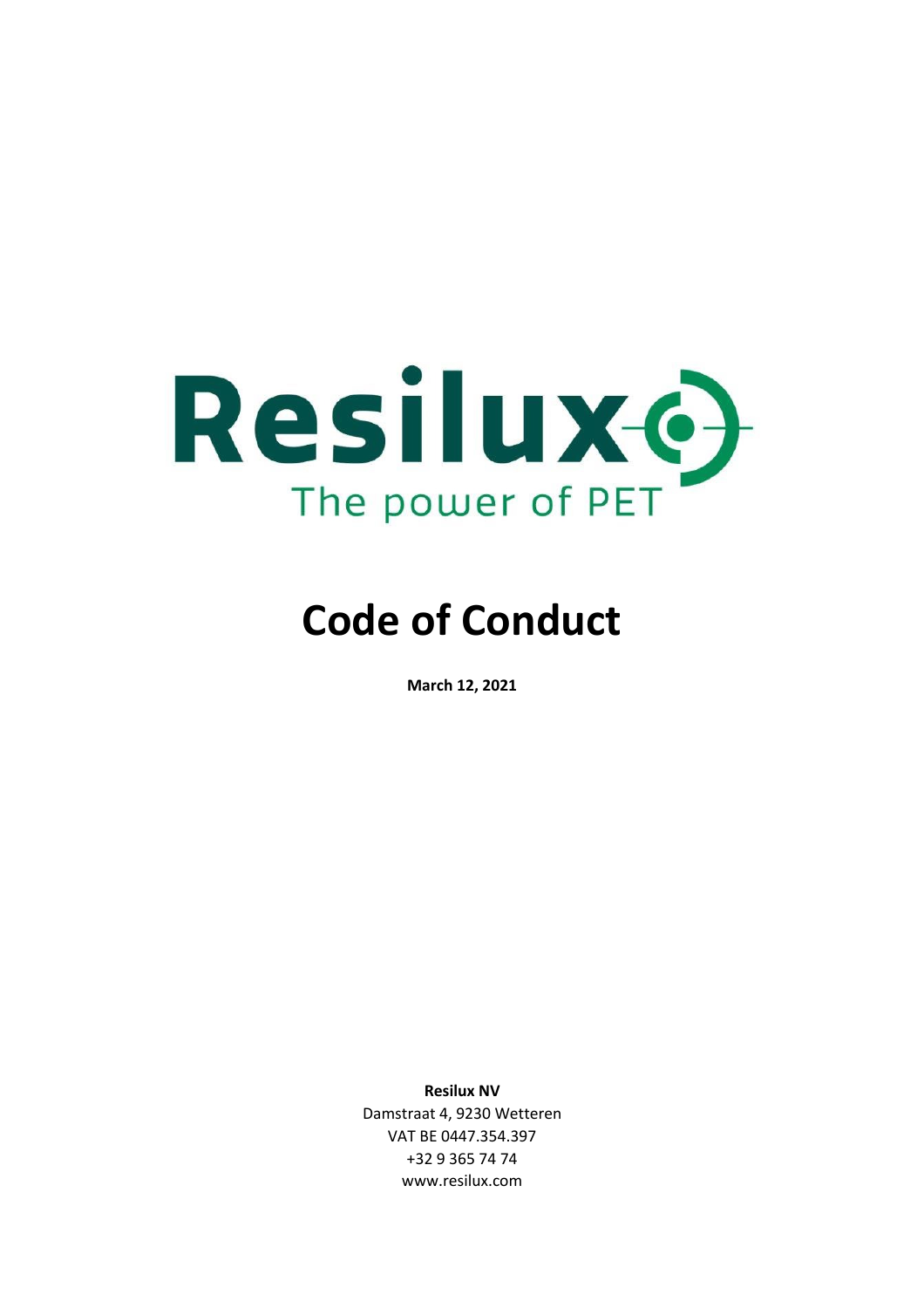# **1. INTRODUCTION**

Resilux NV is a limited liability company organised and existing under Belgian law, with registered office at Damstraat 4, 9230 Wetteren, of which the shares have been listed on the regulated market Euronext Brussels (the "**Company**" or "**Resilux**"). The Company has a number of direct and indirect subsidiaries in Belgium and abroad (the Company together with its subsidiaries, the "**Resilux Group**").

The purpose of this Code of Conduct is to ensure that all employees of the Resilux Group and anyone acting on behalf of the Resilux Group have a common framework and consistent standpoint on how we operate and on how we do business.

This code contains specific rules of conduct for Resilux Group employees to ensure ethical business conduct and compliance with all relevant laws and regulations throughout the Resilux Group.

# **2. LABOUR ENVIRONMENT**

#### **2.1. Child Labour**

Child labor refers to a type and intensity of work that hampers children's access to education, damages their physical and/or psychological health and their development within their families, and deprives them of their childhood or their self-respect.

Therefore the Resilux Group adheres to the following:

- The Resilux Group adheres to the legal minimum age requirements in all countries in which the company is active.
- The Resilux Group shall not hire any employee without prior check of such employee's identity papers in order to ascertain compliance with legal age requirements.
- The Resilux Group does not employ children under the age of 16.
- If children between age 16 and 18 are employed, the Resilux Group ensures that this work does not affect or preclude schooling.
- Business unit management is responsible for making the Resilux standards with regard to child labor known to key suppliers and contractors.

## **2.2. Forced Labor**

The Resilux Group will under no circumstances make use of forced labor. The Resilux Group will only employ employees who are working of their own free will. No employee is required to lodge deposits, and no individual will be deprived of identity papers upon commencing employment with the company. Employees are free to leave their employment after reasonable notice as required by law and contract.

Business unit management is responsible for making the Resilux standards with regard to forced labor known to key suppliers and contractors.

#### **2.3. Working hours and compensations**

Working hours are in accordance with national legislation and the collective agreement for chemical industries. Overtime is voluntary, should not take the place of a regular job and is always compensated. They are carried out in a responsible manner taking into account the scope, frequency and hours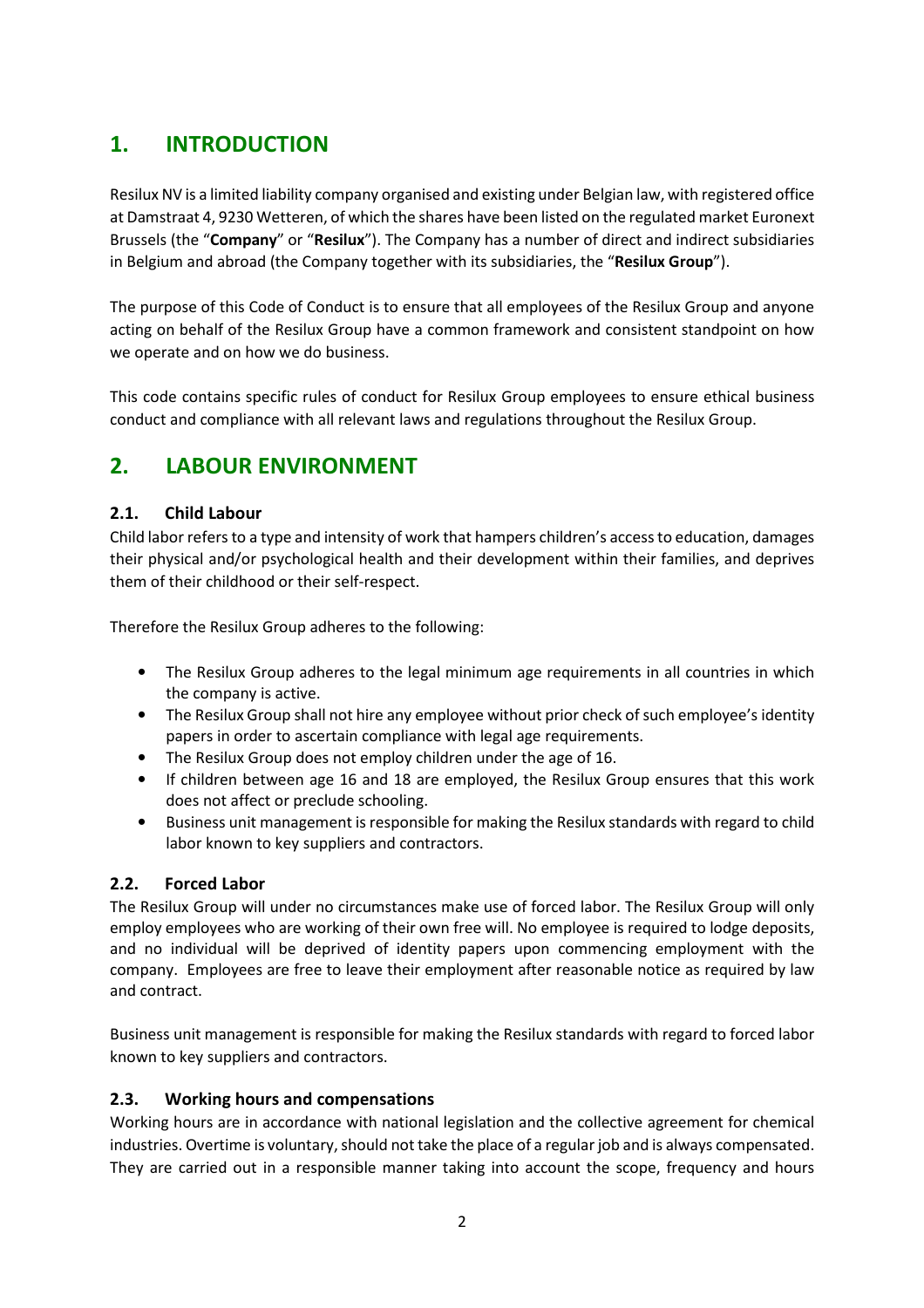worked by each worker individually and the workers as a whole. All wages and benefits paid to workers comply with the national and industrial reference regulations. The Resilux Group therefore provides all its workers with written information about their working conditions in relation to salaries before accepting employment.

# **2.4. Freedom of association**

All workers of the Resilux Group, without distinction, have the right to join, as well as to negotiate collectively. Resilux adopts an open attitude towards the negotiation activities of its workers. The representatives will not be discriminated against and will have access to develop their representative functions in the workplace. Where the law restricts the freedom of association, the Resilux Group recognizes the rights of workers through negotiation with analogous means.

# **2.5. Equal Opportunity Employment**

Employment at the Resilux Group is based solely upon individual merit and qualifications directly related to professional competence. The Resilux Group strictly prohibits unlawful discrimination or harassment of any kind, including discrimination or harassment on the basis of race, color, religion, veteran status, national origin, ancestry, pregnancy status, sex, gender identity or expression, age, marital status, mental or physical disability, medical condition, sexual orientation or any other characteristics protected by law.

# **2.6. Positive Environment**

The Resilux Group provides all its workers a stable and regular employment. To the largest extent possible, the work to be carried out should be based on labour relations recognized and established through national legislation. All workers have a written contract<sup>1</sup> prior to their entry and Resilux obligations to employees are defined.

The Resilux Group strives to maintain an environment free of harassment, where all employees are respected. In many cases, workplace harassment is a form of discrimination that is generally defined as any verbal or physical conduct that occurs because of a certain individual's characteristic such as race, gender, age or religious belief. Workplace harassment is generally defined as any action that inappropriately or unreasonably creates an intimidating, hostile or offensive work environment. The Resilux Group prohibits unlawful harassment in any form – verbal, physical or visual.

## *Workplace Violence*

Resilux strives to maintain a work environment that respects the dignity, safety and security of all employees, is conducive to good job performance and is free from all types of workplace violence. Resilux will not tolerate violence, threats, threatening and malicious behavior, intimidation or any form of workplace violence from any source. Generally, Resilux defines workplace violence to include intimidating or harassing conduct that has the effect of engendering fear in the recipient and creates an unreasonably hostile or intimidating work environment for the recipient.

## *Sexual Harassment*

l

Sexual harassment is a form of workplace harassment that affects the dignity of men and women at work. Sexual harassment includes, but is not limited to, demanding sexual considerations in exchange for job benefits, threatening or taking adverse employment actions if sexual favors are not granted, or unwelcome physical contact.

 $<sup>1</sup>$  not applicable to the US labour system</sup>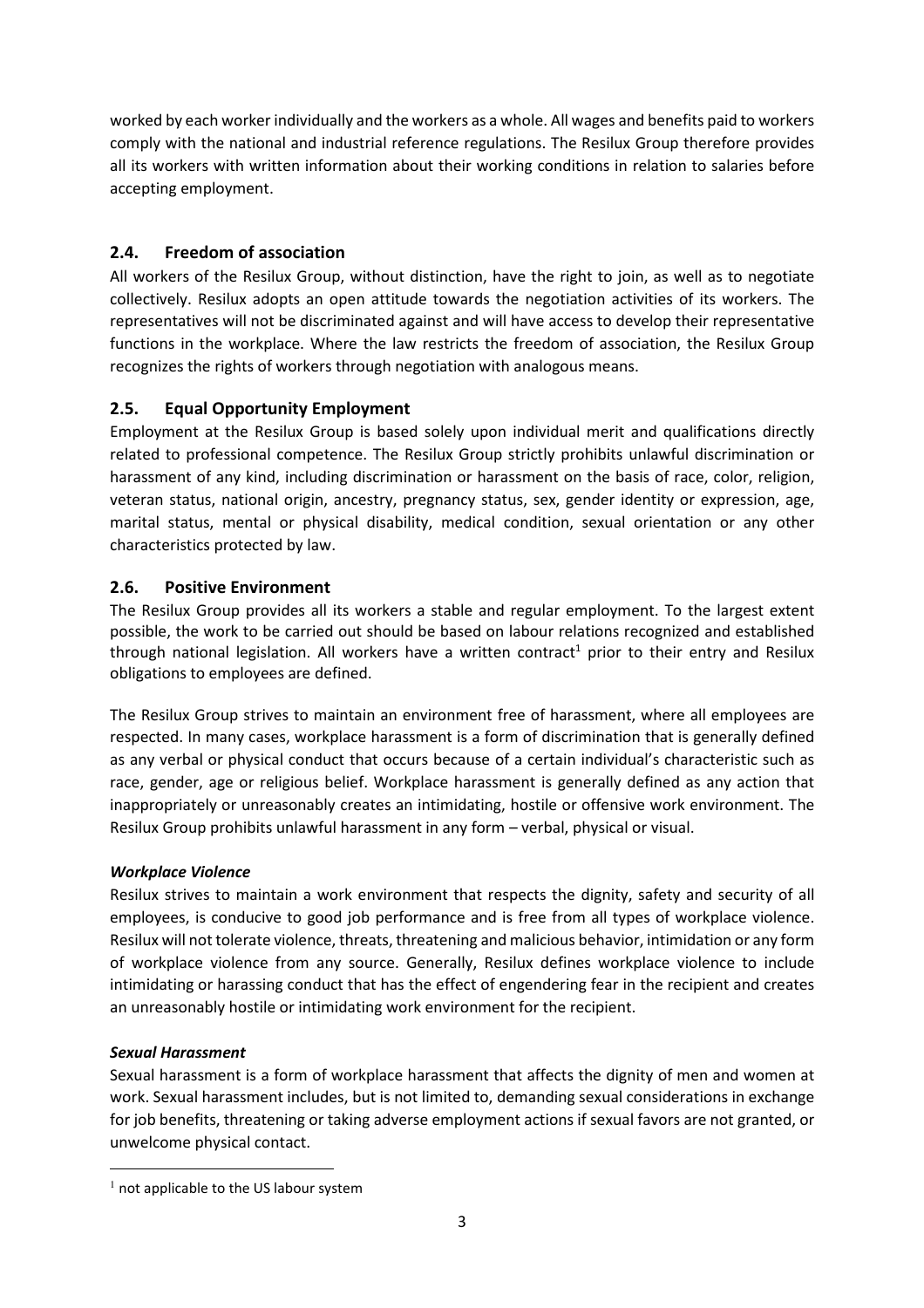Employees who believe they've been harassed by anyone at Resilux, or by a Resilux partner or vendor, should immediately report the incident to their supervisor, Human Resources or both. Similarly, supervisors and managers who learn of any such incident should immediately report it to Human Resources. Human Resources will promptly and thoroughly investigate any complaints and take appropriate action.

### **2.7. Working conditions**

The Resilux Group provides a safe and hygienic work environment adopting the necessary measures to prevent accidents, eliminating the dangers or minimizing the risk of their occurrence. In this way, the Resilux Group has a Health and Safety Committee at work, in charge of identifying improvements in preventive matters and ensuring that workers receive training regularly on hazards and their prevention in different places of work and hazards associated with their job.

#### **2.8. Privacy**

Resilux is committed to protect the privacy of employee personal information. Employee personal information will not be collected, used or disclosed other than as authorized or as required for business reasons.

# **3. EMPLOYEE COMMITMENTS**

## **3.1. Conflicts of interest**

It's the duty of every employee to avoid business, financial or other direct or indirect interests or relationships which conflict with the interests of the Resilux Group, or which divides his or her loyalty to the Resilux Group. A potential conflict of interest that is unavoidable need to be carefully managed. In all cases they must be disclosed to your manager and discussed openly, promptly and straight forwardly and must be documented by writing for future reference.

#### **3.2. Bribery and corruption**

The Resilux Group does not permit bribes being given or received. Receiving or giving bribes will have disciplinary consequences within the organization. Thus, neither does it support the practice of facilitation payments by any of the members of the organization, nor will it offer or receive gifts from public or private agents, meals or entertainment that go beyond legitimate business purposes. The Resilux Group does not make political contributions, nor makes donations to obtain inadequate commercial advantages.

#### **3.3. Use of company assets**

Employees have the duty to protect Resilux assets, ensure their efficient use and ensure that they are protected from use by unauthorized individuals. Resilux Group employees shall not steal company assets or resources. All assets and resources of the company must be used for legitimate business purposes only. Corporate property includes, but is not limited to: premises, equipment, supplies, furnishings, Employee search accounts, funds, reports, records, vehicles, trade secrets, computer software, hardware and networks, internet accounts and intangible items such as the details of business application systems.

#### **3.4. Confidential information**

The Resilux Group employees shall not disclose or misuse confidential information obtained through business transactions or otherwise. Confidential relationships between Resilux and its stakeholders shall be duly protected. Employees who possess or have access to confidential information must not use the information for his or her own benefit or the benefit of persons inside or outside the Resilux